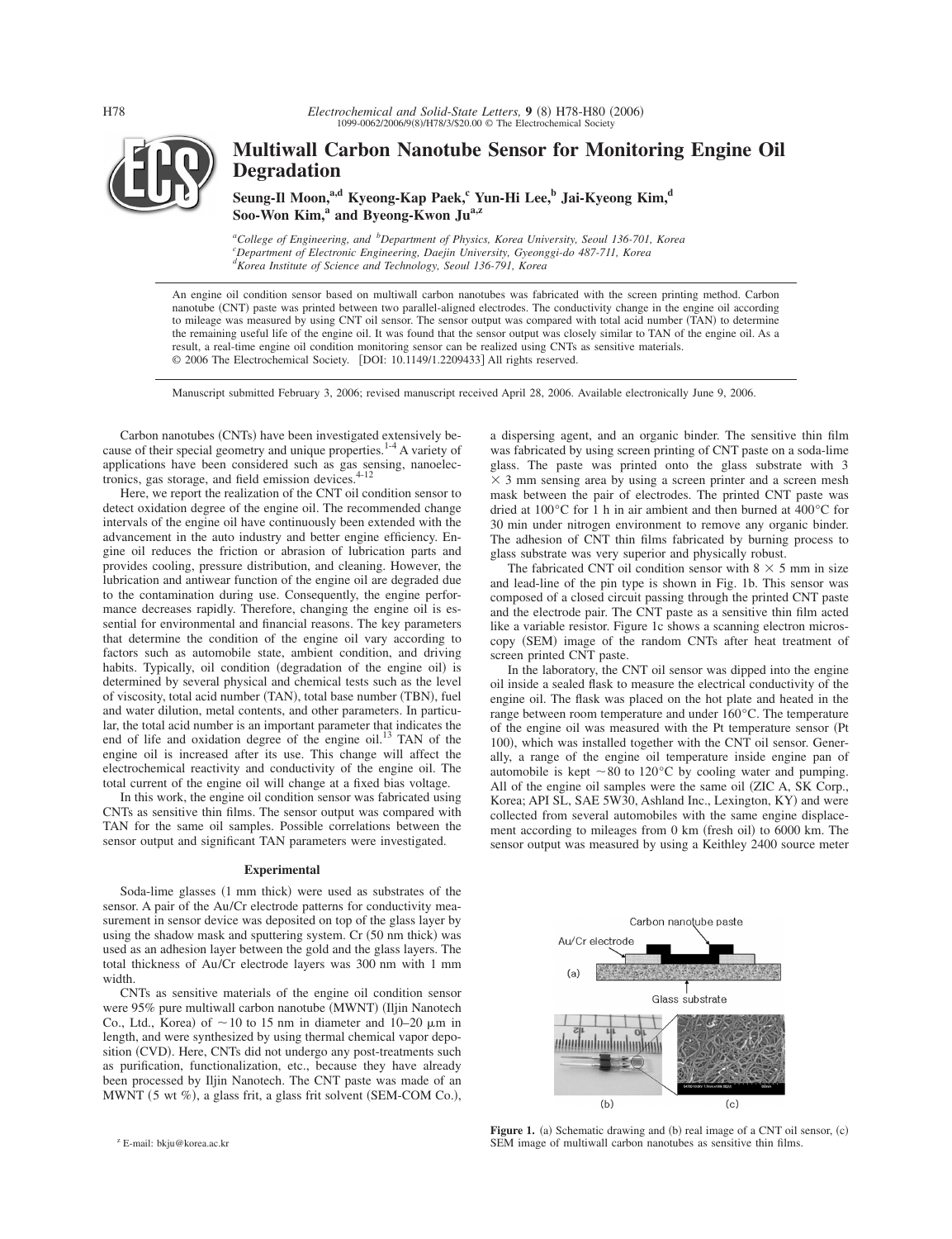

Figure 2. (a) Electrical conductance of the engine oil was measured according to mileage at  $100^{\circ}$ C. (b) The total acid number was measured in accordance with the national standard (KSM ISO 6618:2003).

and LabVIEW (National Instruments Corp., Austin, TX) software. The input voltage was fixed at 1 V, and the heating rate for the engine oil was 8°C min−1.

At the road test, the CNT oil sensor was fixed at the end of the dipstick, and was contacted with the engine oil at the inner oil pan of the automobile through dipstick. The in situ CNT oil sensor was fabricated using a paste with twice the density  $(10 \text{ wt } \%)$  of our previous paste to improve the sensor output. The CNT oil sensor and Pt sensor were installed inside the vehicle engine oil pan. In addition, the sensor was always kept deep within the engine oil. The automobile had the driving distance of  $\sim 6000$  km for the period of two months. The installed sensor in the oil pan was operated only at a temperature of 100°C.

On the other hand, the capacitive oil sensor was fabricated to be compared with the CNT oil sensor. The sensor was composed of interdigitated metal electrodes and glass substrate. The width and gap of electrodes were 40 and 40  $\mu$ m, respectively, which were fabricated by using microelectromechanical systems processing. The capacitance in the engine oil was measured only by using the capacitive oil sensor with electrodes. In operation, an ac bias source was applied between two interdigitated electrodes. The frequency employed was 15 kHz and the sensor output was measured by using LCR meter.

## **Results and Discussion**

The individual CNTs can be visualized as a hollow cylinder formed by rolling graphite sheets. Bonding in nanotubes is basically sp<sup>2</sup>. CNTs have excellent absorption properties to other molecules.

![](_page_1_Figure_8.jpeg)

Figure 3. Electrical conductance of the engine oil under on-road driving test was measured by using in situ CNT oil sensor in the engine oil pan at 100°C.

Generally, they exhibit a hole-doped semiconductor characteristics.<sup>4</sup> Oxygen  $(O_2)$  exposure has a significant effect on electronic properties of semiconducting nanotubes,  $14$  e.g., converts semiconducting tubes into apparent conductors.<sup>5</sup> In addition, they respond to hydrogen peroxide, and their response current is increased according to the higher concentration of hydrogen peroxide.<sup>15</sup>

A model for oil oxidation inside combustion engines is as follows.16 Engine oil oxidation is initiated by free radicals, which are derived either from combustion or from decomposition of primary oxidation products such as hydroperoxides (ROOH). These free radicals react with the oil (RH) to extract hydrogen and form alkyl radicals  $(R')$ , which in the presence of oxygen form peroxy radicals  $(RO'_2)$ 

$$
ROOH \rightarrow RO' + 'OH
$$

$$
RO' + RH \rightarrow ROH + R' \xrightarrow{O_2} RO_2'
$$

The peroxy radicals further react with the oil to form hydroperoxides (ROOH) and alkyl radicals  $(R')$ . This process continues in a chain reaction, which can result in the formation of a high concentration of hydroperoxides. Formation of hydroperoxides is followed by radical formation from thermal and catalytic decomposition of hydroperoxides, which initiate and accelerate the oxidation.<sup>16</sup> In addition, oxidation of the engine oil in the internal combustion engine led to an increase in the electrical conductivity of CNTs. Generally, the TAN from the engine oil is used as an oxidation degree. The life of the engine oil corresponded to the value of TAN. Thus, the life of the engine oil can be determined by comparing the output of CNT oil sensor and TAN.

Figure 2 shows the sensor response according to mileage at 100°C. The measured temperatures of the engine oil were in the range between room temperature and below 160°C. The conductance values in the collected oil samples were measured by using the CNT oil sensor in the laboratory (Fig. 2a). TAN values for the same oil samples as those used in the CNT oil sensor were measured in accordance with the national standard (KSM ISO 6618:2003) (Fig. 2b). TAN value increased at 4000 km and decreased at 5000 and 6000 km, respectively. The reason is that the oil samples were collected from respective vehicles under different driving conditions, which can influence the degradation level of engine  $\delta$ il.<sup>13</sup> On the other hand, comparing Fig. 2a and b shows that the CNT oil sensor output is similar to TAN. Namely, the output of the CNT oil sensor corresponded to the degradation level of the engine oil. Therefore, CNTs can be useful as sensitive materials of the engine oil sensors.

Figure 3 shows the road test results according to mileages from 0 to 6000 km, where the more engine oil is degraded, the more sensor output is increased. If the oil condition was not changed, the